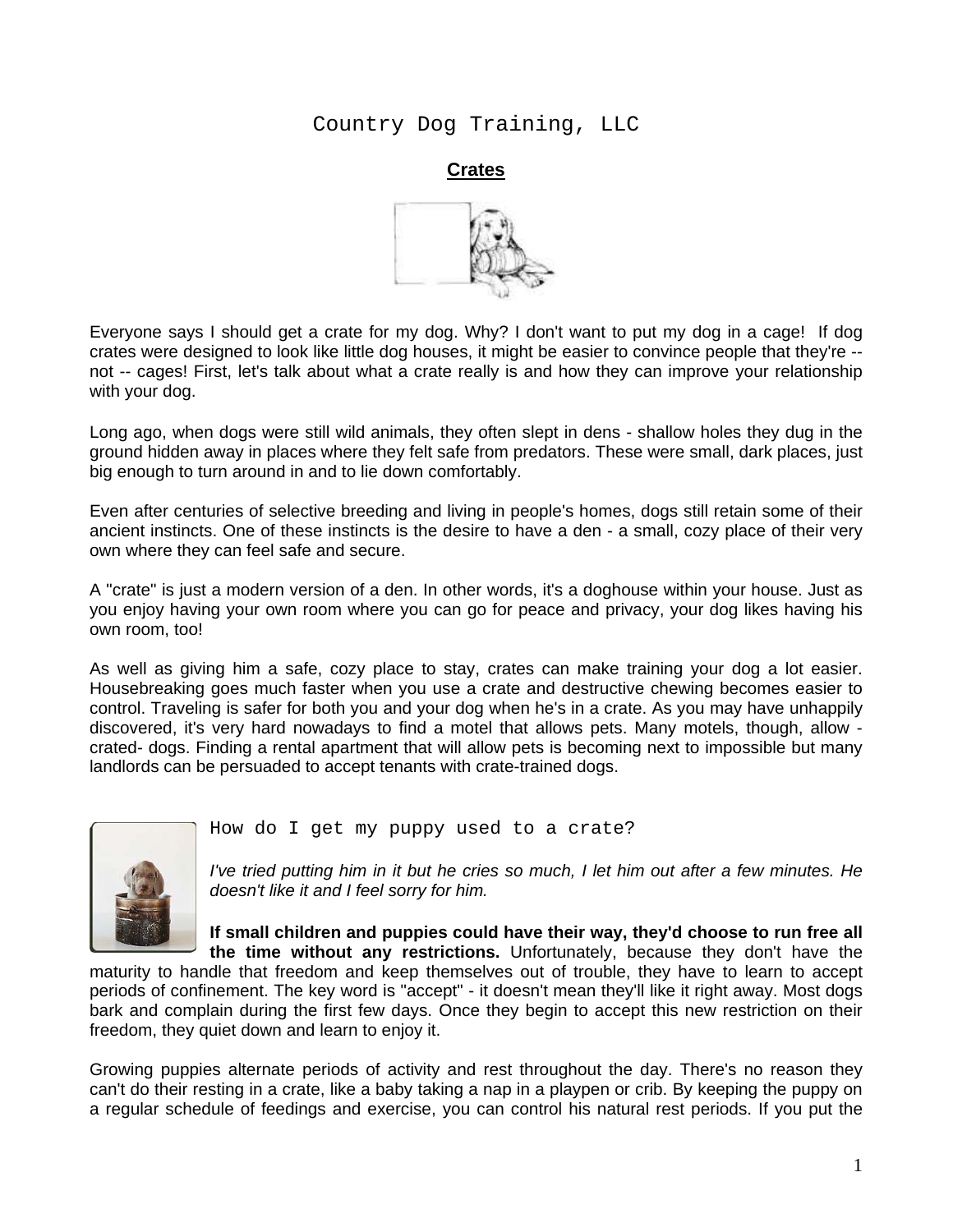puppy in his crate when he's already tired and ready to settle down, he'll get used to his new "bedroom" faster.

In the beginning, he should only be expected to stay in the crate for 2 hours at a time and overnight. During his periods out of the crate, your puppy needs plenty of playtime and attention. I like to give puppies at least an hour between crating periods where they're played with, loved, allowed to explore and romp. This burns off their boundless puppy energy and helps them understand that crating is only a temporary thing.

Special toys and treats help make his "room" a pleasant place to stay. Give the puppy a small treat every time he has to go into his crate. Better still; toss the treat into the crate so he can jump in after it. (If you want him to learn to go in the crate on command, say "Kennel" when you toss the treat. He won't understand right away but before long he'll put three important things together in his mind - *"Kennel" + Crate = Treat!)* 

You've given him a reward for going into the crate, now you need to give him an incentive to stay in there quietly. Make his "room" comfortable. Get him a soft but hard to destroy blanket or bed. Get him a selection of toys but don't give them all to him at once, just one or two at a time. *Rotate the toys.* 

Puppies get bored easily and switching the toys around makes them seem new and exciting. Teething puppies love chew toys and all dogs love a sterilized beef bone with peanut butter stuffed in the middle. They can spend hours trying to clean it all out.

Dogs learn quickly when their behavior is associated with a reward. Behavior that doesn't result in a reward often disappears when there's nothing in it for them. It's normal for many puppies to bark, whine, howl or throw tantrums when first being crate-trained. If you let your puppy out of the crate while he's upset, you'll be rewarding him for bad behavior. The next time he's supposed to go in his crate, he'll cry and bark again because that's what got him out the last time.

For many puppies, just ignoring their complaints is enough to make them stop. If it doesn't get them anywhere, they soon give it up and find something better to do like sleep or play with a toy. Stubborn puppies might need a harsh-sounding "No!" and a rap on the top of the crate to help them get over their tantrums. Whatever you do, don't take him out of the crate until he's quieted down.

Where can I find a crate?

**The most likely place to buy a crate is at your local pet supply store.** You can find them at hardware and department stores, too. For the largest selection and sometimes, the best value, a wholesale pet supply company may be your best bet. You can find these companies through ads in popular dog magazines. It pays to shop around. Crates come in several styles and materials and some are sturdier or more convenient than others.

What kind should I get?

**The most popular crates are made of plastic or heavy welded steel wire.** Plastic crates are molded two-piece units with ventilation areas along the sides and a welded steel wire door in front. They're lightweight, portable and are easily taken apart for storage or travel. Some of them come in decorator colors! Most plastic crates meet federal regulations for airline travel. The quality of plastic crates varies between

manufacturers and you'll need to get one sturdy enough to resist chewing.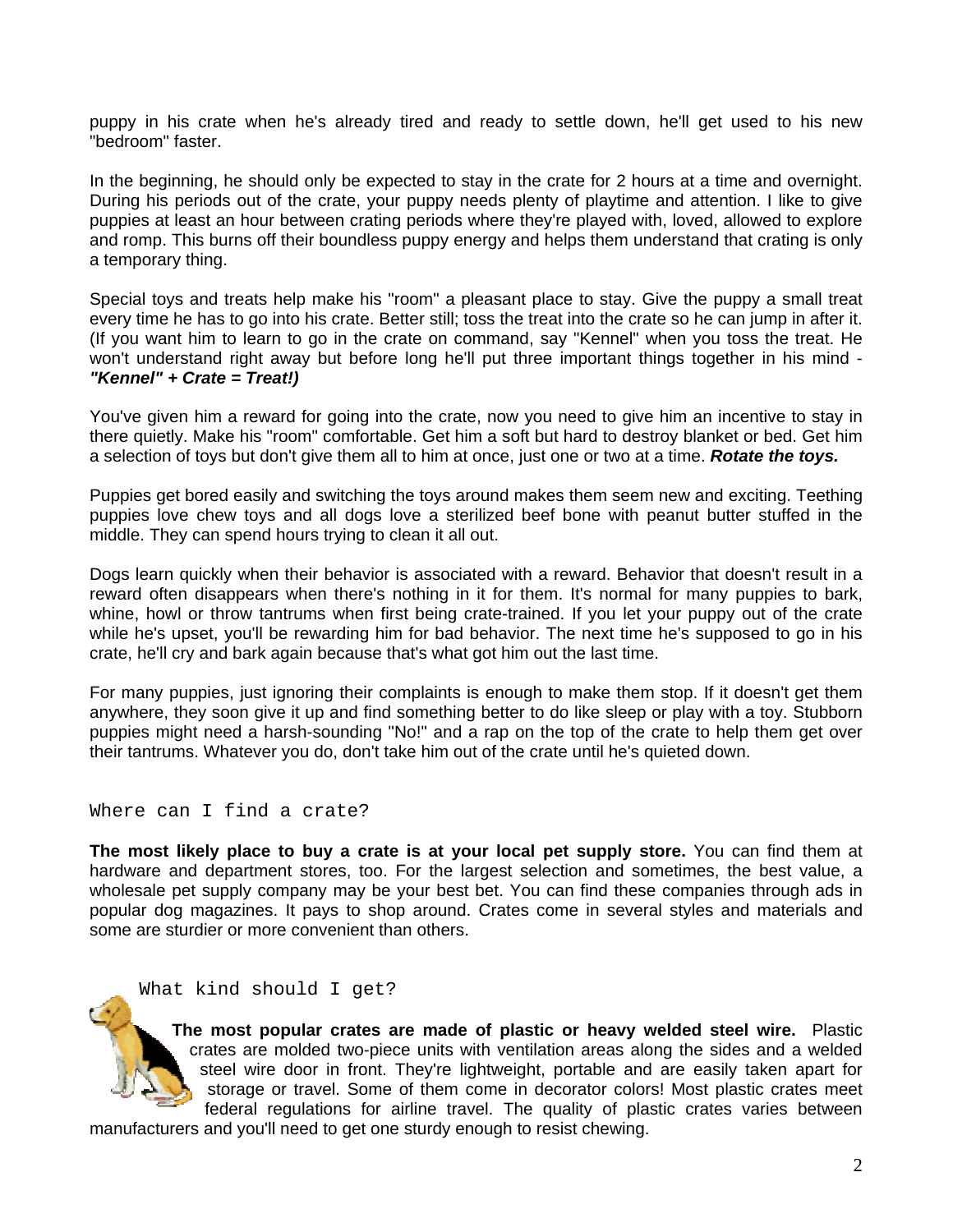Wire crates are very popular and depending on your dog's needs, may be a better purchase than plastic. You'll need to shop more carefully for a wire crate because quality and style vary greatly. Some of them are flimsy and not meant to be collapsed for storage. Others, advertised as "collapsible," do so only with great difficulty and don't fold down to a convenient size. Look for sturdy crates with heavy gauge wire that are easily folded down into a "suitcase-style" shape for transportation and storage. Although they aren't approved for airline use, I prefer wire crates for my heavy-coated Chows because they offer better ventilation.

How big should it be?

**A crate need only be big enough for the dog to stand up, turn around and lie down comfortably.** I like them to be just long enough for my dogs to stretch out on their sides to sleep. Growing puppies can be a problem when buying a crate. Not everyone can afford to buy a new one for each stage of growth but too large a crate can make a puppy harder to housebreak. Fortunately, dividers are available for some brands so you can shrink and expand the puppy's space as needed.

How much will it cost?

You can expect to pay \$50 - \$125 for a quality crate for a medium to large dog. While it may sound like a lot, a good crate will outlive several dogs and quickly pays for itself in peace of mind and undamaged carpets, furniture and belongings.

How does a crate make housebreaking easier?

Along with their natural instinct to sleep in a den, puppies are born with the instinctive desire to keep their dens clean. Given the opportunity, most puppies will seek out an area to relieve themselves that's far away from where they eat, play and sleep. Using a crate takes advantage of this natural tendency and helps the puppy to learn to control himself in between trips outside.

During the first few months, puppies require almost constant supervision, something that's hard to do with our busy lifestyles. Using a crate helps you to prevent accidents when you can't watch your puppy every single minute. Housebreaking is easier to accomplish when accidents are prevented in the first place, rather than correcting the puppy afterward. Using a crate, a place that the puppy is naturally reluctant to use as a bathroom, combined with a regular feeding and exercise schedule will make housebreaking go faster as well as saving your carpets and your sanity!



My dog chews up everything in sight when I'm not home! How will a crate help that?

*Just as you crate an un-housebroken puppy to prevent accidents when he can't be supervised, the same applies to a dog that chews or gets into mischief when you can't be there to watch him.* Confined to a crate, a destructive dog is limited to chewing only on the toys you give him, not your cushions or woodwork!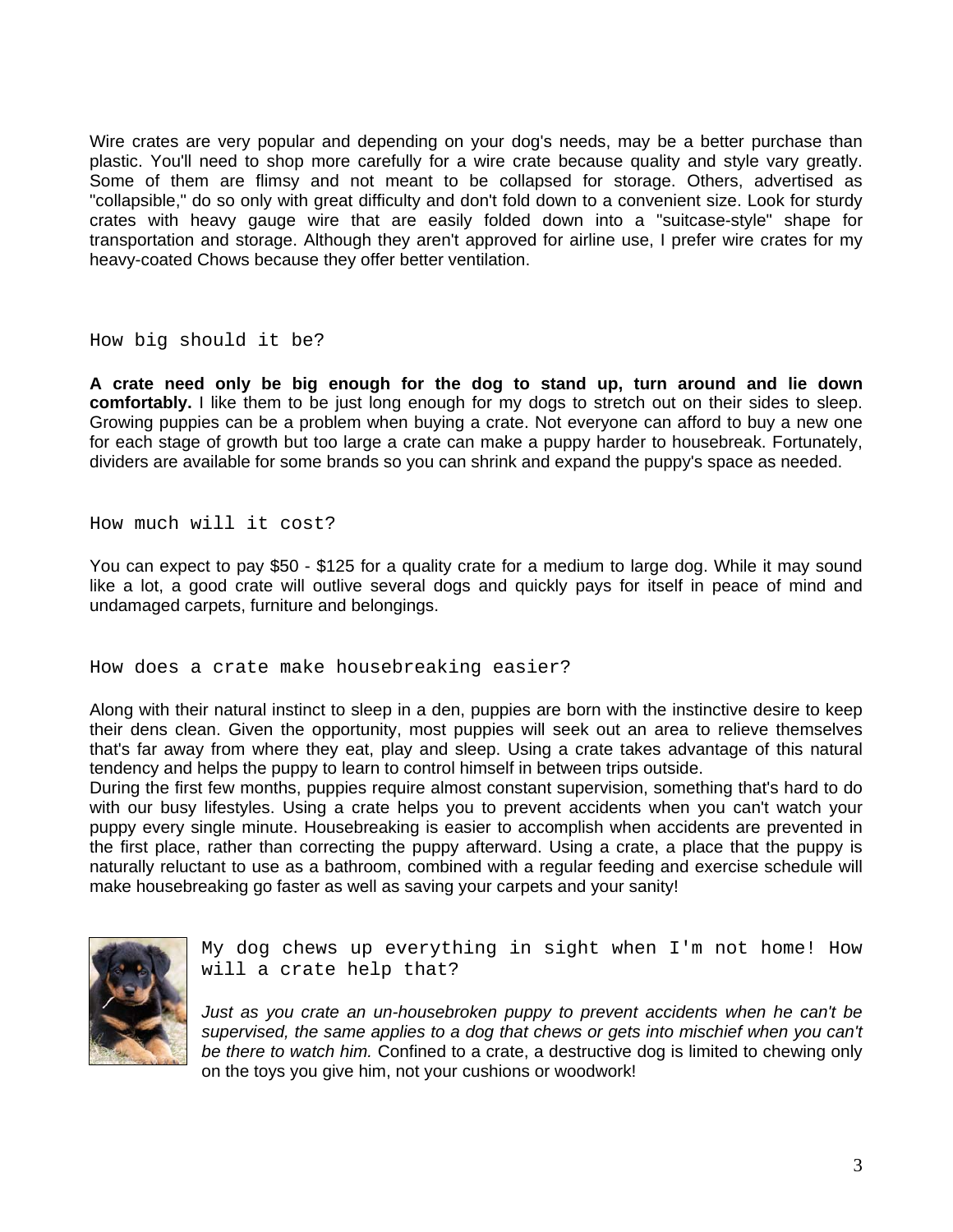

I've got an adult dog that's never been in a crate before. Is it too late to train her?

**No, it's never too late!** Older dogs can often learn faster than puppies. At first let her smell and investigate the crate with the door open. Feed her meals in it and have her jump in and out of it for treats. Just as you would with a puppy, you should make the crate a comfortable place to be and keep crating periods short in the beginning. Once accustomed to them, many dogs enjoy spending time in the crates even when they don't have to. Crates are a favorite place to retreat with a new toy or get some relief from a rambunctious puppy or child. There are several crates around my house and at any given time, you can find dogs napping in them, the doors standing wide open. They even argue about who gets to use certain crates. Would they react this way to something they thought of as a cage? Not hardly!

Some people say that using a crate for discipline makes the dog afraid of the crate, but others recommend the crate for this purpose. Who is right?

A crate or dog cage can be a wonderful training tool when used correctly. Used incorrectly, or over used, it can be an instrument of fear and torture. Every dog, especially new puppies, should have a crate. Dogs are descended from wild canines that used dens for shelter. Most wild canines dig the den, a small, cozy, and safe haven to sleep and rear puppies. In our homes, domesticated dogs appreciate such a haven or den that should become the dog's 'room,' a refuge where the dog can rest and feel safe.

A crate is probably one's best tool when it comes to the discipline of housetraining. The "discipline" aspect comes from a dog's innate urges not to urinate or defecate in its den or bed. Even young puppies prefer to move as far away from their sleeping quarters as possible to relieve themselves. Usually, a puppy or dog who has an elimination accident in his crate was sick or couldn't wait any longer.

Crating a puppy or dog over night, or when the family is away during the day, also administers a passive form of discipline by preventing an energetic, curious dog from chewing up human belongings or electric cords. A crate keeps the dog safe, and out of trouble and is handy at times when it is necessary to have repairmen in or during holidays when the house is full of company.

Bad crate discipline occurs when the crate is over used, or misused. Yes, a crate does get the dog out of the way occasionally, but some people misuse it to get the dog out of the way, most of the time. One study about dog surrenders to shelters found that dogs crated for long periods were more at risk for surrender because people used the crate to put the dog "out of sight, out of mind." Crating a dog for eight hours overnight or while you are at work is not cruel, especially if the dog is taken for a long walk or jog prior to crating. People who continuously crate a dog for longer periods should question why they wanted a dog in the first place.

It is common to punish a human child by sending him to his room. Dogs are not children in fur coats, and this method is futile in teaching Fido a lesson. An all too common scenario is: